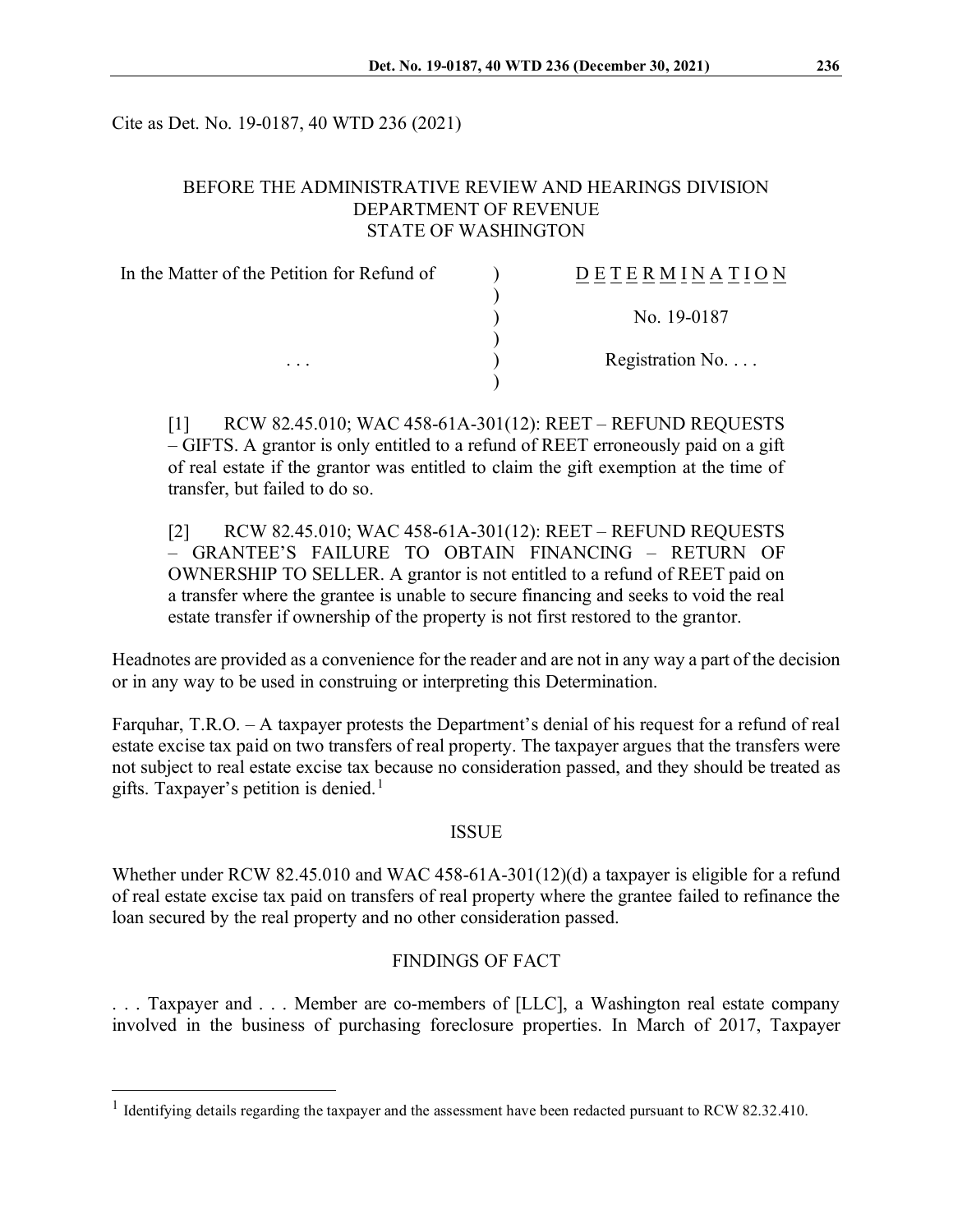purchased certain real property located at  $\dots$  the Property.<sup>[2](#page-1-0)</sup> Taxpayer purchased the Property using a "hard money" loan it obtained from [Lender] ("the Loan"). The Loan was secured by the Property.

## First Transfer

[In September of 2017,] Taxpayer quitclaimed his interest in the Property to . . . Grantee. The Quit Claim Deed provides that the consideration for the transaction was the "release" of the "security interest only as reflected in the Trustee's Deed recorded prior hereto."[3](#page-1-1) [A] Quit Claim Deed was filed with the . . . County Treasurer, together with a Real Estate Excise Tax Affidavit ("REET Affidavit"), which reported a selling price of \$ . . . , and the submission of the requisite real estate excise tax ("REET") payment in the amount of  $\$\dots$  It is unclear how the parties established the selling price.

Taxpayer alleges that no consideration actually passed in this transaction. Rather, Grantee agreed to secure the financing necessary to pay off the Loan. Taxpayer remained on the Loan and alleges that he was the individual who continued to make the payments on the Loan. Notably, during this period of time, the Property was being rented out "on and off" to third parties. Taxpayer has not indicated who was in receipt of the rent payments.

According to a . . . Borrower Statement of Account from [Lender], and addressed to Taxpayer, payments were made on the Loan through November 2018. Taxpayer provided copies of . . . checks written out to [Lender] from [LLC] between March 2017 and October 2018. The amounts on the checks . . . did not correspond with the monthly payments to [Lender] of \$ . . . generally indicated on the Borrower Statement of Account. Taxpayer stated that the checks included "bundled" payments for other loans.

During the course of the present administrative review, Taxpayer also provided copies of [LLC]'s bank statements from June, July, and August 2018. Throughout that three-month period, it does not appear that LLC received funds from Grantee or that any deposits were made into the account in amounts similar to the payments made on the Loan.

. . .

#### Second Transfer

Ultimately, it became apparent that Grantee would be unable to secure financing and the parties agreed to re-convey the Property. In August of 2018, Grantee quitclaimed his interest in the Property to Member – not Taxpayer. The Quit Claim Deed again provided that the only consideration was the "release" of the security interest "as reflected in the Trustee's Deed."<sup>[4](#page-1-2)</sup> ...

<span id="page-1-0"></span><sup>&</sup>lt;sup>2</sup> Taxpayer has submitted [an] Agreement for Real Estate, signed by both Taxpayer and Member, stating that Member was a 50% owner of the Property [when Taxpayer purchased it].

<span id="page-1-1"></span><sup>&</sup>lt;sup>3</sup> The Trustee's Deed transferring the Property to Taxpayer identifies the security interest holder as [Third Party],

<span id="page-1-2"></span>whose registered agent is [Lender].<br><sup>4</sup> In a . . . letter from the Grantee, the Grantee confirms that he quitclaimed the Property to Member when he was unable to obtain financing and that no consideration passed during either transfer of the Property.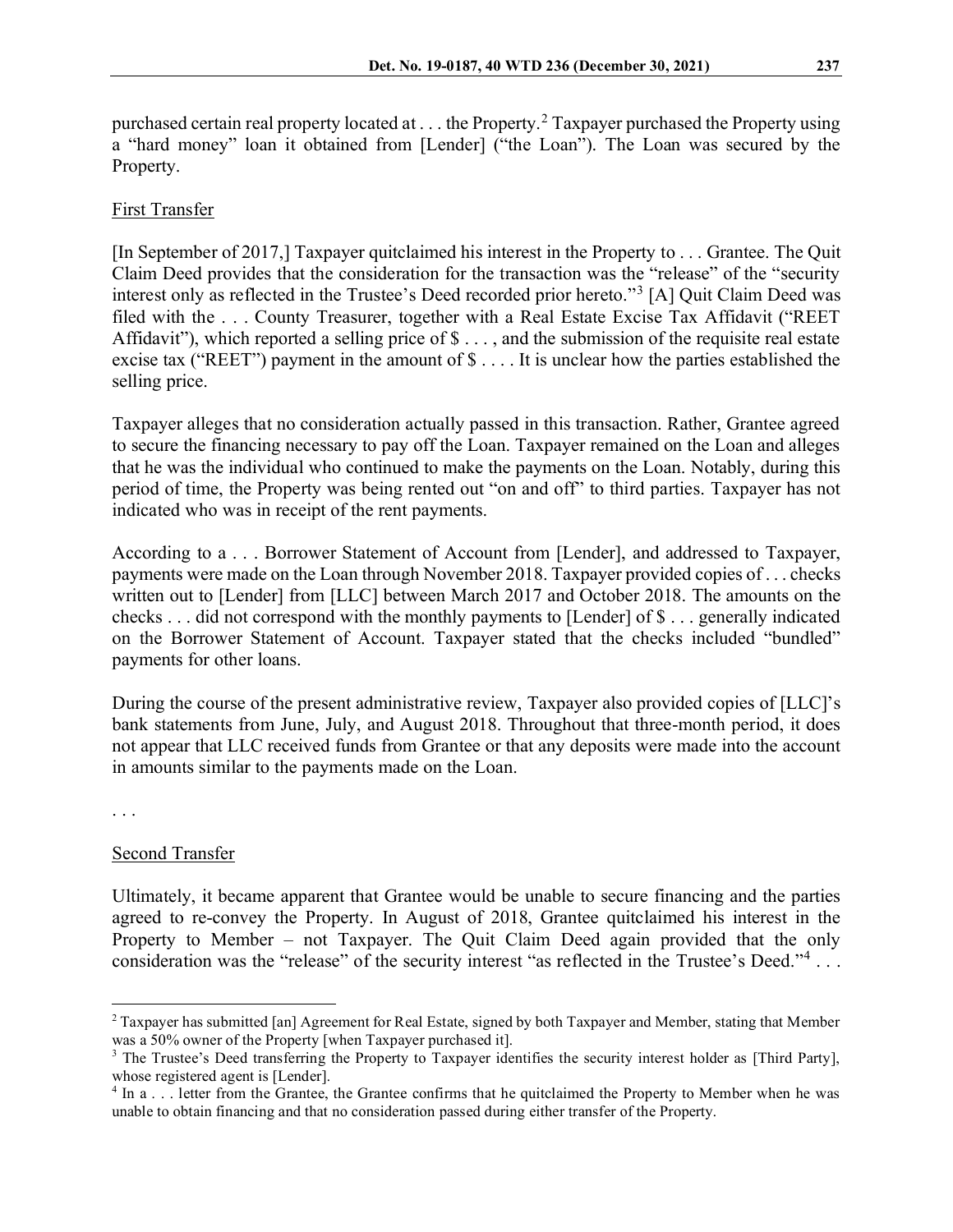the Quit Claim Deed was filed with the . . . County Treasurer, together with a REET Affidavit, which reported a selling price of  $\$ ... and the submission of the requisite [REET] payment in the amount of \$ . . . . As with the first transfer, it is unclear how the parties established the selling price.

# Refund Request

. . . Taxpayer submitted a refund request to the Department for the REET paid on the . . . the first transfer [of the Property]. Taxpayer argued that the transfers to and from Grantee qualified as taxexempt gifts under WAC 458-61A-201 and that he had paid REET in error. On January 7, 2019, the Department denied the refund request. The Department's denial letter read, in pertinent part, as follows:

[The Department is] denying your refund request as your claim is that this is a gift based solely on your paying of the debt. Per your own narrative this was a sale to [Grantee] not a gift.

. . . Taxpayer submitted a petition for review. Taxpayer again argues that no consideration passed during either transfer of the Property, thus both transactions qualify for gift exemptions and no REET should be due.

## ANALYSIS

Washington imposes REET on "each sale of real property" in this state unless an exemption or exclusion applies. RCW 82.45.060. The REET is the obligation of the seller. RCW 82.45.080; WAC 458-61A-301(1)(b). The term "sale" includes any conveyance, grant, assignment, quitclaim, or transfer of ownership of or title to real property for a valuable consideration. RCW 82.45.010(1).

"Consideration," for the purposes of REET, is defined to mean "money or anything of value, either tangible or intangible, paid or delivered, or contracted to be paid or delivered, including performance of services, in return for the transfer of real property." WAC 458-61A-102(2). The term "consideration" also includes "the amount of any lien, mortgage, contract indebtedness, or other encumbrance, given to secure the purchase price, or any part thereof, or remaining unpaid on the property at the time of sale." *Id*. For example, consideration includes "the assumption of an underlying debt on the property by the buyer at the time of transfer." WAC 458-61A-102(2)(b).

WAC 458-61A-103(1) additionally states that REET "applies to transfers of real property when the grantee relieves the grantor from an underlying debt on the property or makes payments on the grantor's debt." *See also* WAC 458-61A-201(3); Det. No. 11-0026, 31 WTD 78 (2012). In other words, "if a transferee agrees to assume payment of the transferor's debt on the property in return for the transfer, there is consideration, and the transfer is not exempt from REET." Det. No. 15- 0007, 34 WTD 364 (201[5](#page-2-0)).<sup>5</sup>

However, a gift of real property is not considered a sale and, therefore, is not subject to REET. RCW 82.45.010(3)(a); WAC 458-61A-201(1). A gift, for the purposes of REET, is "a transfer for

<span id="page-2-0"></span><sup>5</sup> WAC 458-61A-201(3) further notes, "However, equity in the property can be gifted."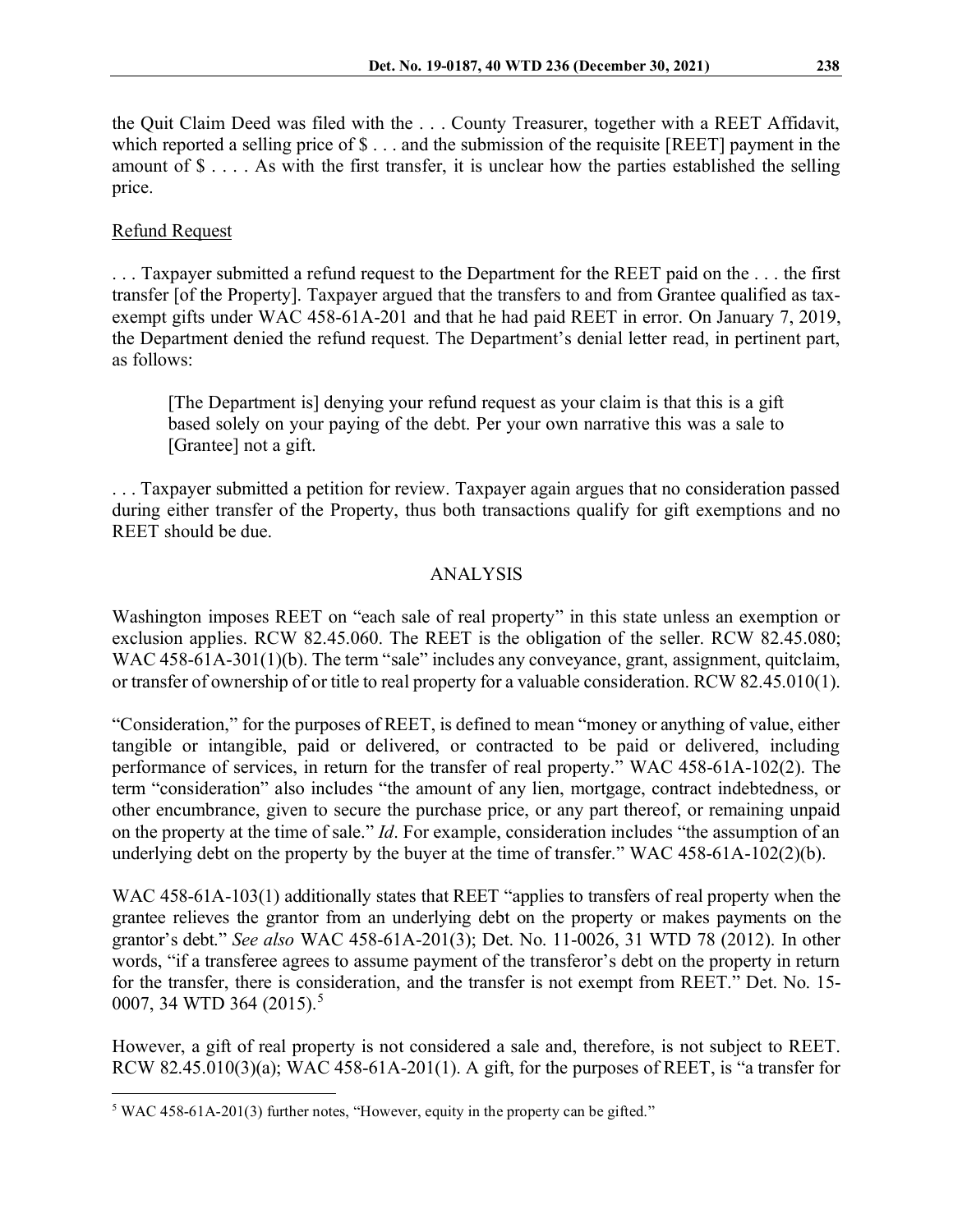which there is no consideration given in return for granting an interest in the property." WAC 458-61A-201(1). If consideration does pass, the transfer is a sale subject to REET to the extent of the consideration received. *Id*.

WAC 458-61A-301(12)(d) provides that the circumstances under which the Department is authorized to issue refunds are limited to the following:

(i) Real estate excise tax was paid on the transfer back to the seller in a transaction that is completely rescinded (as defined in WAC 458-61A-209);

(ii) Real estate excise tax was paid on the transfer back to the seller on a sale rescinded by court order. The county treasurer must attach a copy of the court decision to the department's affidavit copy (see also WAC 458-61A-208, Deeds in lieu of foreclosure);

(iii) Real estate excise tax was paid on the initial transfer recorded in error by an escrow agent before the closing date, provided that the property is conveyed back to the seller;

(iv) Real estate excise tax was paid on the transfer back to the seller in accordance with (d)(iii) of this subsection;

(v) Real estate excise tax was paid on the initial transfer recorded before a purchaser assumes an outstanding loan that represents the only consideration paid for the property, provided:

(A) The purchaser is unable to assume the loan; and

(B) The property is conveyed back to the seller. The refund is allowed because there is a failure of the consideration;

(vi) The transfer back to the seller in  $(d)(v)$  of this subsection;

(vii) Double payment of the tax;

(viii) Overpayment of the tax through error of computation; or

(ix) Real estate excise tax paid when the taxpayer was entitled to claim a valid exemption from the tax but failed to do so at the time of transfer.

Here, Taxpayer requests a refund of REET paid with regard to the transfer of the Property to and from Grantee. Taxpayer claims that he is eligible for a refund of REET under certain portions of WAC 458-61A-301(12)(d) on the basis that no consideration was received or given during either transfer of the Property.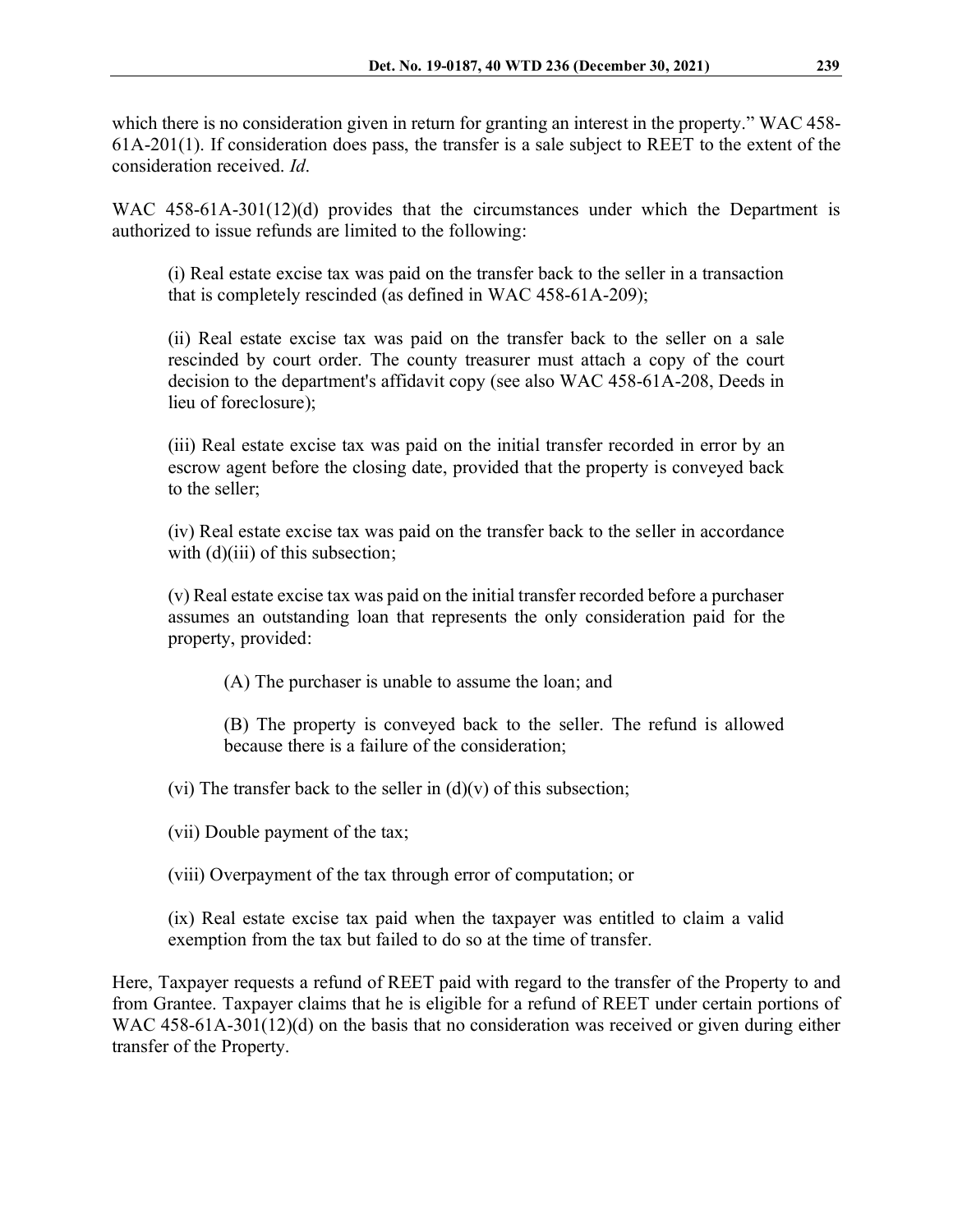First, Taxpayer argues that he is eligible for a refund under WAC 458-61A-301(12)(d)(ix), because the transfer of the Property to Grantee constituted a tax-exempt gift. However, Subsection (12)(d)(ix) only applies where the taxpayer was entitled to claim a valid exemption *at the time of transfer*. Taxpayer argues that he received nothing of value in exchange for quitclaiming his interest in the Property. However, *at the time of transfer*, it was agreed that Grantee would obtain refinancing in order to obtain a release of the security interest (i.e., the Loan) on the Property. The agreed assumption of this underlying debt constituted consideration subject to REET. WAC 458- 61A-103(1). Thus, at the time of transfer, Taxpayer was not entitled to claim that the transaction constituted a tax-exempt gift.

Second, Taxpayer argues that he is eligible for a refund under WAC  $458-61A-301(12)(d)(v)$ , because the Property was re-conveyed after Grantee was unable to obtain refinancing. However, Subsection  $(12)(d)(v)$  is only satisfied where the seller is restored his ownership in the property. Here, this did not occur. Rather, Grantee conveyed the Property to Member, who was not the original owner and seller of the Property.<sup>[6](#page-4-0)</sup>

Furthermore, regardless of whether Taxpayer claims eligibility for a refund under Section  $(12)(d)(ix)$  or Section  $(12)(d)(v)$ , Taxpayer has provided insufficient evidence that he did not receive any form of consideration for the transfer. A transfer of property is a sale subject to REET to the extent of the consideration received. WAC 458-61A-201(1). Taxpayer alleges that, over the course of the year that Grantee sought financing, he made Loan payments amounting to over \$. . . with regard to the Property to which he no longer had any legal ownership. In support, Taxpayer provided copies of checks from . . . LLC and only three . . . LLC monthly bank statements. Although Taxpayer sold the Property in an individual capacity, Taxpayer did not provide any bank statements from his personal bank account. Additionally, the Property was being rented out to third parties during the period of time that it was under Grantee's ownership, but Taxpayer did not provide any information as to who was receiving the rental payments and in what amount. In light of these facts, Taxpayer has not provided the documentation necessary to establish that he received no consideration, directly or indirectly, from Grantee.

Finally, Taxpayer has no standing to request a refund of the REET paid with regard to the second transfer of the Property from Grantee to Member because Taxpayer was not a party to the transaction. Pursuant to RCW 82.45.080, it was Grantee who was obliged to make payment of the REET, and thus it is Grantee who has standing to request a refund under WAC 458-61A- $301(12)(d)$ .

<span id="page-4-0"></span><sup>6</sup> Ownership of property is controlled by legal conveyances made via deed, not by any agreements to the contrary. *See*  RCW 64.04.010, which provides, "Every conveyance of real estate, or any interest therein, and every contract creating or evidencing any encumbrance upon real estate, shall be by deed." Thus, regardless of the . . . Agreement for Real Estate, which purports to assign Member a 50% ownership of the Property, Taxpayer was the sole owner and seller of the Property at the time of its conveyance to Grantee.